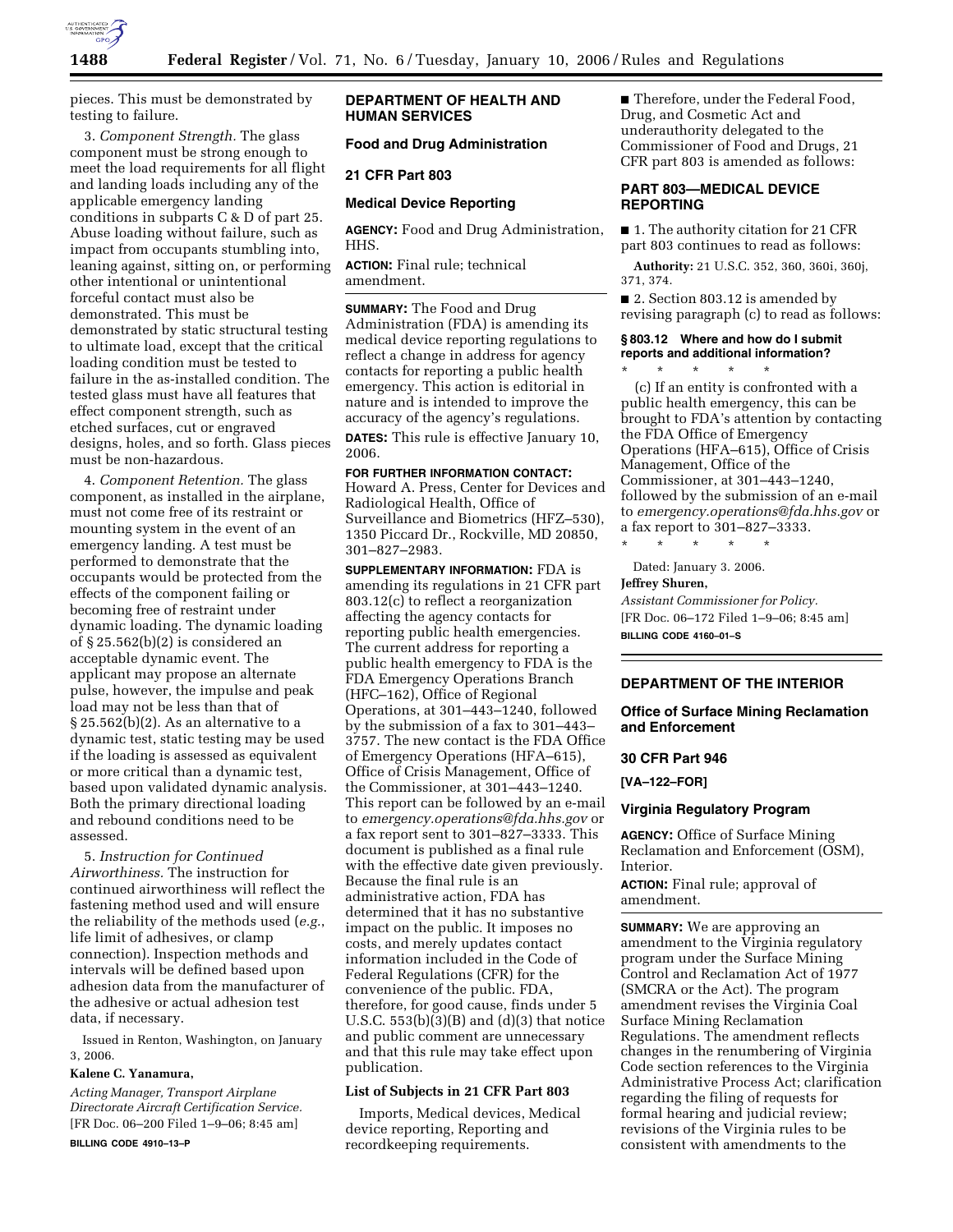Federal rules; regulation changes to implement requirements of Virginia House Bill (HB) 2573 (enacted as emergency legislation); and corrections of typographical errors.

**DATES:** *Effective Date:* January 10, 2006. **FOR FURTHER INFORMATION CONTACT:** Mr. Robert A. Penn, Director, Big Stone Gap Field Office; Telephone: (276) 523– 4303. Internet: *rpenn@osmre.gov.* 

#### **SUPPLEMENTARY INFORMATION:**

I. Background on the Virginia Program

- II. Submission of the Amendment
- III. OSM's Findings

IV. Summary and Disposition of Comments V. OSM's Decision

VI. Procedural Determinations

#### **I. Background on the Virginia Program**

Section 503(a) of the Act permits a State to assume primacy for the regulation of surface coal mining and reclamation operations on non-Federal and non-Indian lands within its borders by demonstrating that its program includes, among other things, "\* a State law which provides for the regulation of surface coal mining and reclamation operations in accordance with the requirements of the Act \* \* \*; and rules and regulations consistent with regulations issued by the Secretary pursuant to the Act.'' See 30 U.S.C.  $1253(a)(1)$  and  $(7)$ . On the basis of these criteria, the Secretary of the Interior conditionally approved the Virginia program on December 15, 1981. You can find background information on the Virginia program, including the Secretary's findings, the disposition of comments, and conditions of approval of the Virginia program in the December 15, 1981, **Federal Register** (46 FR 61088). You can also find later actions concerning Virginia's program and program amendments at 30 CFR 946.12, 946.13, and 946.15.

# **II. Submission of the Amendment**

By letter dated May 9, 2005 (Administrative Record Number VA– 1048), the Virginia Department of Mines, Minerals and Energy (DMME) submitted an amendment to the Virginia program. In its letter, the DMME stated that the program amendment revises Virginia Coal Surface Mining Reclamation Regulations to reflect the changes in renumbering of the Virginia Code section references to the Virginia Administrative Process Act; clarification regarding the filing of requests for formal hearing and judicial review; revisions of the Virginia rules to be consistent with amendments to the Federal rules; revisions to allow approval of natural stream restoration channel design; regulation changes to

implement requirements of Virginia HB 2573 (enacted as emergency legislation in Chapter 3 of the 2005 Virginia Acts of Assembly); and correct typographical errors.

We announced receipt of the proposed amendment in the June 17, 2005, **Federal Register** (70 FR 35199). In the same document, we opened the public comment period and provided an opportunity for a public hearing or meeting on the amendment's adequacy. We did not hold a public hearing or meeting because no one requested one. The public comment period ended on July 18, 2005. We received comments from three Federal agencies.

By letter dated Nov. 14, 2005 (Administrative Record Number VA– 1055), Virginia withdrew its proposed amendments regarding revisions to allow approval of natural stream restoration channel design. Specifically, Virginia withdrew new Sections 4 VAC 25–130–816.43(d) and 4 VAC 25–130– 817.43(d), concerning diversions. In its letter, Virginia stated that it is currently discussing these amendments with the U.S. Army Corps of Engineers and that some changes may be necessary.

By electronic mail dated December 1, 2005 (Administrative Record Number VA–1056), Virginia corrected a reference error in its amendment to 4 VAC 25–130–784.20(a)(3). Specifically, Virginia deleted an incorrect reference to 4 VAC 25–130–817.121(c)(4) and added in its place a reference to section 45.1–258(D) of the Code of Virginia.

#### **III. OSM's Findings**

Following are the findings we made concerning the amendment under SMCRA and the Federal regulations at 30 CFR 732.15 and 732.17. We are approving the amendment.

1. The amendment revises several subsections of the Virginia Coal Surface Mining Reclamation Regulations (VAC) by changing existing citations of Virginia Code sections to reflect the changes in the renumbering of the Virginia Code section references to the Virginia Administrative Process Act. We are approving the citation changes in the provisions listed below because those amendments reflect codification changes and do not render the program inconsistent with SMCRA or the Federal regulations:

4 VAC 25–130–700.12(e) Petitions to initiate rule making.

4 VAC 25–130–773.21(c) Improvidently issued permits; Rescission procedures.

4 VAC 25–130–775.11(b)(1) Administrative Review.

4 VAC 25–130–800.51(c)(1)

Administrative review of performance bond forfeiture.

4 VAC 25–130–842.15(d) Review of decision not to inspect or enforce.

4 VAC 25–130–843.12(j) Notices of violation.

4 VAC 25–130–843.13(b) Suspension or revocation of permits;

- pattern of violations.
- 4 VAC 25–130–843.15(c) Informal public hearing.

4 VAC 25–130–845.18(b)(1)

Procedures for assessment conference. 4 VAC 25–130–845.19(c) Request for hearing.

2. 4 VAC 25–130–775.11

Administrative Review.

New subsection (d) is added to provide as follows:

(d) All requests for hearing or appeals for review and reconsideration made under this section shall be filed with the Director, Department of Mines, Minerals and Energy, Post Office Drawer 900, Big Stone Gap, Virginia 24219.

While this provision has no Federal counterpart, its addition does not render the Virginia program inconsistent with SMCRA or the Federal regulations. Therefore, it is approved.

3. 4 VAC 25–130–775.13 Judicial Review.

New subsection (c) is added to provide as follows:

(c) All notices of appeal for judicial review of a Hearing Officer's final decision, or the final decision on review and reconsideration, shall be filed with the Director, Department of Mines, Minerals and Energy, Post Office Drawer 900, Big Stone Gap, Virginia 24219.

While this provision has no Federal counterpart, its addition does not render the Virginia program inconsistent with SMCRA or the Federal regulations. Therefore, it is approved.

4. 4 VAC 25–130–784.20 Subsidence Control Plan.

Subsection (a)(3) is amended by deleting language concerning presubsidence survey requirements. The DMME stated that the provision was amended to delete those requirements that are counterpart to Federal regulations that were suspended effective December 22, 1999 (64 FR 71652). The following language is being deleted: ''Condition of all noncommercial buildings or occupied residential dwellings and structures related thereto, that may be materially damaged or for which the reasonably foreseeable use may be diminished by subsidence, within the area encompassed by the applicable angle of draw; as well as a survey of the.'' In addition, the following language is being deleted: ''Premining condition or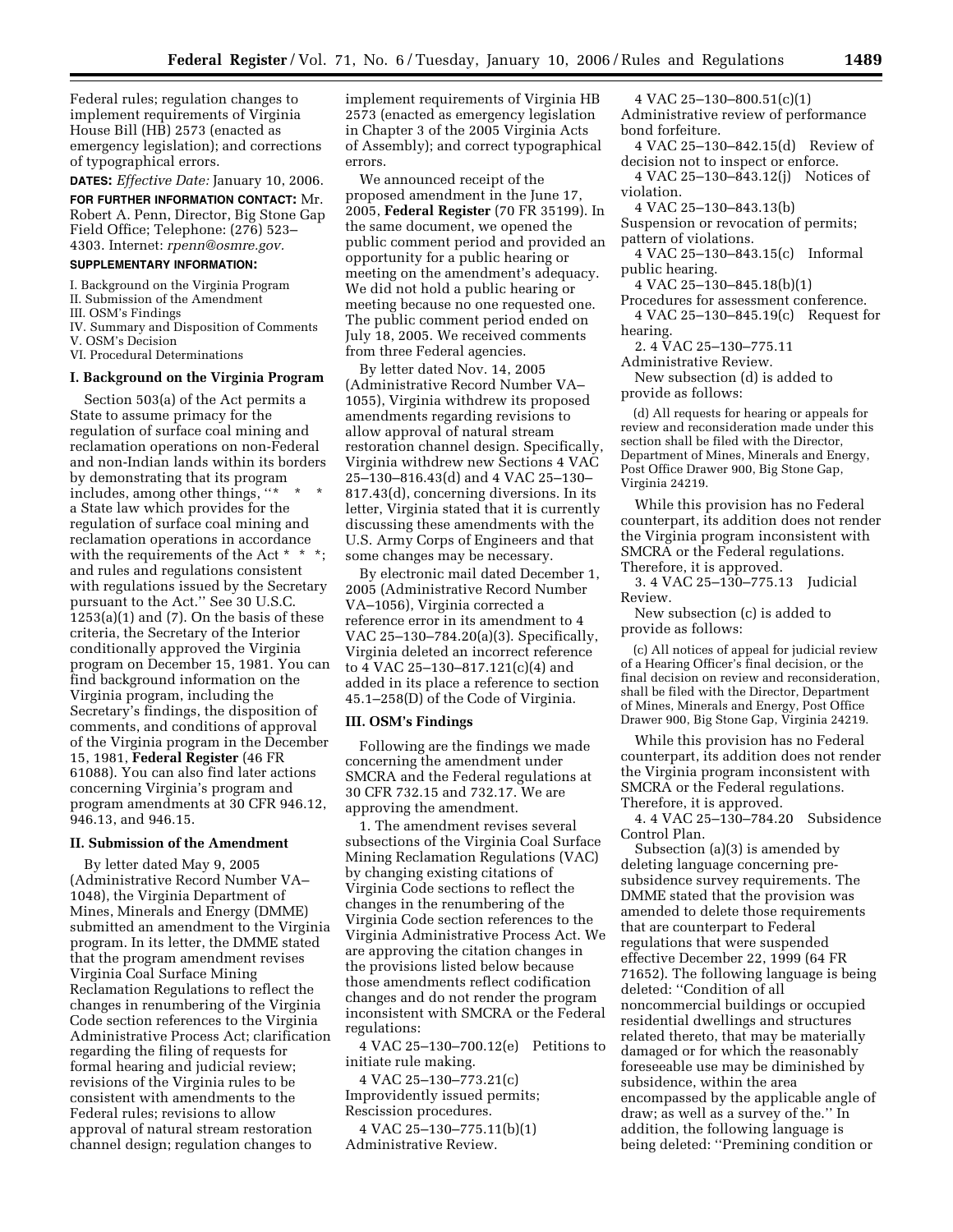value of such noncommercial buildings or occupied residential dwellings and structures related thereto and the.'' As revised, subsection (a)(3) provides as follows:

(3) A survey of the quantity and quality of all drinking, domestic and residential water supplies within the permit area and adjacent area that could be contaminated, diminished, or interrupted by subsidence. If the applicant cannot make this survey because the owner will not allow access to the site, the applicant will notify the owner in writing of the effect that denial of access will have as described in 4 VAC25–130–817.121(c)(4). The applicant must pay for any technical assessment or engineering evaluation used to determine the quantity and quality of drinking, domestic, or residential water supplies. The applicant must provide copies of the survey and any technical assessment or engineering evaluation to the property owner and the division.

On December 22, 1999, OSM suspended a portion of the Federal regulations at 30 CFR 784.20(a)(3). In the December 22, 1999, **Federal Register**  (64 FR 71652) notice that suspended those provisions, OSM explained why the regulations were suspended. On April 27, 1999, the United States Court of Appeals for the District of Columbia Circuit issued a decision vacating certain portions of the regulatory provisions of the Federal subsidence regulations including language at 30 CFR 784.20(a)(3). *National Mining Association* v. *Babbitt,* 173 F.3d 906 (DC Cir. 1999). In compliance with the Court of Appeals' decision, OSM suspended that portion of 30 CFR 784.20(a)(3) which required a specific structural condition survey of all Energy Policy Act (EPAct; enacted October 24, 1992, Public Law 102–486 Stat. 2776 (1992)) protected structures.

While a portion of 30 CFR 784.20(a)(3) was suspended, the remainder of that provision continues in force to the extent that it applies to the EPAct protected water supplies survey and any technical assessments or engineering evaluations necessarily related thereto. With one exception, we find that as amended, 4 VAC 25–130– 784.20(a)(3) is consistent with and no less effective than the Federal regulations at 30 CFR  $784.20(a)(3)$  as affected by the suspension of December 22, 1999, and can be approved. The one exception can also be approved, but for a different reason. One sentence of this subsection was amended in a subsequent submission dated December 1, 2005. Prior to the latter submission, the sentence stated as follows:

If the applicant cannot make this survey because the owner will not allow access to the site, the applicant will notify the owner in writing of the effect that denial of access will have, as described in 4 VAC 25–130– 817.121(c)(4).

As amended, this sentence now states that:

If the applicant cannot make this survey because the owner will not allow access to the site, the applicant will notify the owner in writing of the effect that denial of access will have pursuant to section 45.1–258(D) of the Code of Virginia, as amended.

The sentence was changed to correct the erroneous reference to 4 VAC 25– 130–817.121(c)(4), which pertains to subsidence damage to structures, rather than water supplies, and which is proposed for deletion, in relevant part, in this amendment package. The Code of Virginia subsection now referenced pertains to water replacement, and states as follows:

D. If the Director has ordered replacement under subsection B of this section and the operator subject to the order has failed to provide the map or maps in accordance with subsection C of this section, then the Director's order shall not be overturned absent clear and convincing evidence to the contrary. Upon conclusion of an investigation, if the Director does not order replacement under the provisions of subsection B of this section and reasonable access for a pre-mining survey was denied, the Director's determination shall not be overturned absent clear and convincing evidence to the contrary.

When OSM approved this statutory provision on September 24, 1993, it noted that the provision has no Federal counterpart, but ''will not render Virginia's program inconsistent with any requirements of SMCRA or the Federal regulations.'' 58 FR 49928–9. Likewise, the newly revised sentence in 4 VAC 25–130–784.20(a)(3), requiring that landowners be notified of the effect of denial of access to conduct a premining water survey, has no Federal counterpart, but also will not render Virginia's program inconsistent with any requirements of SMCRA or the Federal regulations.

5. 4 VAC 25–130–800.51 Administrative review of performance bond forfeiture. Subsection (e) is amended by clarifying that the ''Division of Mined Land Reclamation'' is now the ''Department of Mines, Minerals and Energy.'' As amended, subsection (e) provides as follows:

(e) All requests for hearing, or appeals for review and reconsideration made under this section; and all notices of appeal for judicial review of a Hearing Officer's final decision, or the final decision on review and reconsideration shall be filed with the Director, Department of Mines, Minerals and Energy, Post Office Drawer 900, Big Stone Gap, Virginia 24219.

We find that the revision of subsection (e) is a nonsubstantive change and can be approved.

6. 4 VAC 25–130–816.11 Signs and markers.

New subsection (a)(4) is added and existing (a)(4) is re-designated as (a)(5). As amended, subsection (a) provides as follows:

(a) Specifications. Signs and markers required under this Part shall:

(1) Be posted, maintained, and removed by the person who conducts the surface mining activities;

(2) Be of a uniform design throughout the operation that can be easily seen and read; (3) Be made of durable material;

(4) For permit boundary markers on areas that are located on steep slopes above private dwellings or other occupied buildings, be made of or marked with fluorescent or reflective paint or material; and (5) Conform to local ordinances and codes.

This provision is apparently intended to accommodate the steep slope

conditions found in some areas of Virginia. While there is no direct Federal counterpart to the provision, we find that the amendment is not inconsistent with the Federal regulations concerning signs and markers at 30 CFR 816.11(a) and can be approved.

7. 4 VAC 25–130–816.64 Use of explosives; blasting schedule.

New subsection (a)(4) concerning seismic monitoring is added and provides as follows:

(4) Seismic monitoring shall be conducted when blasting operations on coal surface mining operations are conducted within 1,000 feet of a private dwelling or other occupied building.

The Federal blasting regulations at 30 CFR 816.67(d)(6) concern seismic monitoring of blasting operations. The Federal provision provides that the regulatory authority may require an operator to conduct seismic monitoring of any or all blasts or may specify the location at which the measurements are taken and the degree of detail necessary in the measurement. We find that the new seismic monitoring requirement is consistent with the Federal seismic monitoring requirements at 30 CFR 816.67(d)(6) and can be approved.

8. 4 VAC 25–130–816.105 Backfilling and grading; thick overburden. This change is intended to revise Virginia's rule to be consistent with the counterpart Federal regulations at 30 CFR 816.105 concerning backfilling and grading, thick overburden. The Federal regulations concerning thin overburden are located at 30 CFR 816.104. In the Virginia provisions, thin overburden is addressed at 4 VAC 25–130–816.104.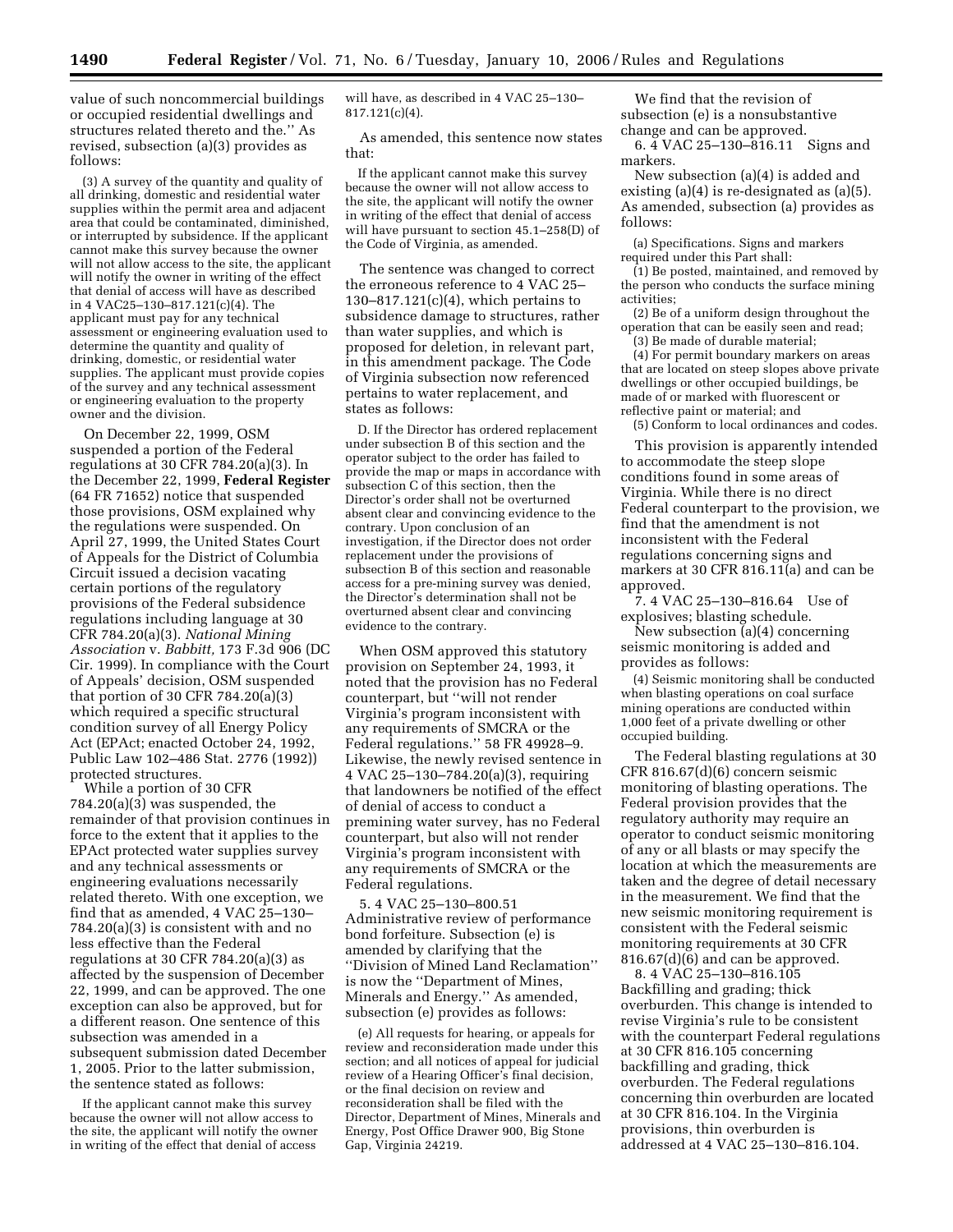Virginia's 4 VAC 25–130–816.105 is amended as follows: The term ''Thin'' is deleted and replaced by the term ''Thick'' in subsection (a); the term ''insufficient'' is deleted and replaced by ''more than sufficient'' in subsection (a); the term ''less'' is deleted and replaced by the term ''more'' in subsection (a); and the term "thin" is deleted and replaced by the term ''thick'' in subsection (b). As amended this provision provides as follows:

(a) Thick overburden exists when spoil and other waste materials available from the entire permit area is more than sufficient to restore the disturbed area to its approximate original contour. More than sufficient spoil and other waste materials occur where the overburden thickness times the swell factor, plus the thickness of other available waste materials, is more than the combined thickness of the overburden and coal bed prior to removing the coal, so that after backfill and grading the surface configuration of the reclaimed area would not:

(1) Closely resemble the surface

configuration of the land prior to mining; or (2) Blend into and complement the

drainage pattern of the surrounding terrain. (b) Where thick overburden occurs within the permit area, the permittee at a minimum

shall: (1) Restore the approximate original contour and then use the remaining spoil and other waste materials to attain the lowest practicable grade, but not more than the

angle of repose; (2) Meet the requirements of 4 VAC25–

130–816.102(a)(2) through (j); and (3) Dispose of any excess spoil in

accordance with 4 VAC25–130–816.71 through 4 VAC25–130–816.75.

We find that that as amended, VAC 25–130–816.105 is substantively identical to and no less effective than the Federal regulations concerning thick overburden at 30 CFR 816.105 and can be approved.

9. 4 VAC 25–130–817.11 Signs and markers.

New subsection (a)(4) is added and existing subsection (a)(4) is redesignated as (a)(5). New subsection (a)(4) provides as follows:

(4) For permit boundary markers on areas that are located on steep slopes above private dwellings or other occupied dwellings, be made of or marked with fluorescent or reflective paint or material; and

This provision is apparently intended to accommodate the steep slope conditions found in some areas of Virginia. While there is no direct Federal counterpart to the provision, we find that the amendment is not inconsistent with the Federal regulations concerning signs and markers at 30 CFR 817.11(a) and can be approved.

10. 4 VAC 25–130–817.64 Use of explosives; general performance standards.

New subsection (d) is added and provides as follows:

(d) Seismic monitoring shall be conducted when blasting operations on coal surface mining operations are conducted within 1,000 feet of a private dwelling or other occupied building.

The Federal blasting regulations at 30 CFR 817.67(d)(6) concern seismic monitoring of blasting operations. The Federal provision provides that the regulatory authority may require an operator to conduct seismic monitoring of any or all blasts and may specify the location at which the measurements are taken and the degree of detail necessary in the measurement. We find that the new seismic monitoring requirement at 4 VAC 25–130–817.64(d) is consistent with the Federal seismic monitoring requirements at 30 CFR 817.67 $(d)(6)$  and can be approved.

11. 4 VAC 25–130–817.121 Subsidence control.

This provision is amended by deleting subsections  $(c)(4)(i)$ – $(iv)$  and redesignating subsection  $(c)(4)(v)$  as subsection (c)(4). The DMME stated that this provision was amended to delete those requirements that are counterpart to Federal regulations that were suspended effective as of December 22, 1999 (64 FR 71652). The deleted provision had created a rebuttable presumption that underground mining caused subsidence where the subsidence damage occurred within the angle of draw. As amended, subsection (c)(4) provides as follows:

(4) Information to be considered in determination of causation. In a determination whether damage to protected structures was caused by subsidence from underground mining, all relevant and reasonably available information will be considered by the division.

On December 22, 1999, OSM suspended the Federal regulations at 30 CFR 817.121(c)(4)(i)–(iv). In the December 22, 1999, **Federal Register**  notice (64 FR 71652–3) that suspended those provisions, OSM explained why the regulations were suspended. On April 27, 1999, the United States Court of Appeals for the District of Columbia Circuit issued a decision vacating certain portions of the regulatory provisions of the Federal subsidence regulations including those at 30 CFR 817.121(c)(4)(i)–(iv). *National Mining Association* v. *Babbitt*, *supra*. OSM subsequently suspended those provisions. Paragraph (v) within 30 CFR 817.121(c)(4) applies generally to the types of information that must be

considered in determining the cause of damage to an EPAct protected structure and is not limited to or expanded by the area defined by the angle of draw. Therefore, paragraph (v) was not suspended and remains in force. We find that as amended, 4 VAC 25–130– 817.121(c)(4) is no less effective than the Federal regulations at 30 CFR  $817.121(c)(4)$  as affected by the suspension of December 22, 1999, and can be approved.

12. 4 VAC 25–130–843.13 Suspension or revocation of permits; pattern of violations.

Subsection (e) is amended by clarifying that the ''Division of Mined Land Reclamation'' is now the ''Department of Mines, Minerals, and Energy.'' As amended, subsection (e) provides as follows:

(e) All requests for hearing, or appeals for review and reconsideration made under this section; and all notices of appeal for judicial review of a Hearing Officer's final decision, or the final decision on review and reconsideration shall be filed with the Director, Department of Mines, Minerals and Energy, Post Office Drawer 900, Big Stone Gap, Virginia 24219.

We find that the revision of subsection (e) is a nonsubstantive change and can be approved.

13. 4 VAC 25–130–843.16 Formal review of citations.

Subsection (e) is amended by clarifying that the ''Division of Mined Land Reclamation'' is now the ''Department of Mines, Minerals, and Energy.'' As amended, subsection (e) provides as follows:

(e) All requests for hearing before a Hearing Officer, or appeals for review and reconsideration, made under this section, and all notices of appeal for judicial review of a Hearing Officer's final decision or a final decision on review and reconsideration, shall be filed with the Director, Department of Mines, Minerals and Energy, Post Office Drawer 900, Big Stone Gap, Virginia 24219.

We find that the revision of subsection (e) is a nonsubstantive change and can be approved.

14. 4 VAC 25–130–845.13 Point System.

Subsections (c)(1) and (d) are amended to correct typographical errors. At subsection (c)(1), the phrase ''(a) and'' is added immediately before ''(b),'' and the phrase ''and (c)'' is deleted. As amended, subsection (c)(1) provides as follows:

(c) Credit for good faith in attempting to achieve compliance.

(1) The division shall deduct from the total points assigned under subsections (a) and (b) points based on the demonstrated good faith of the permittee in attempting to achieve rapid compliance after notification of the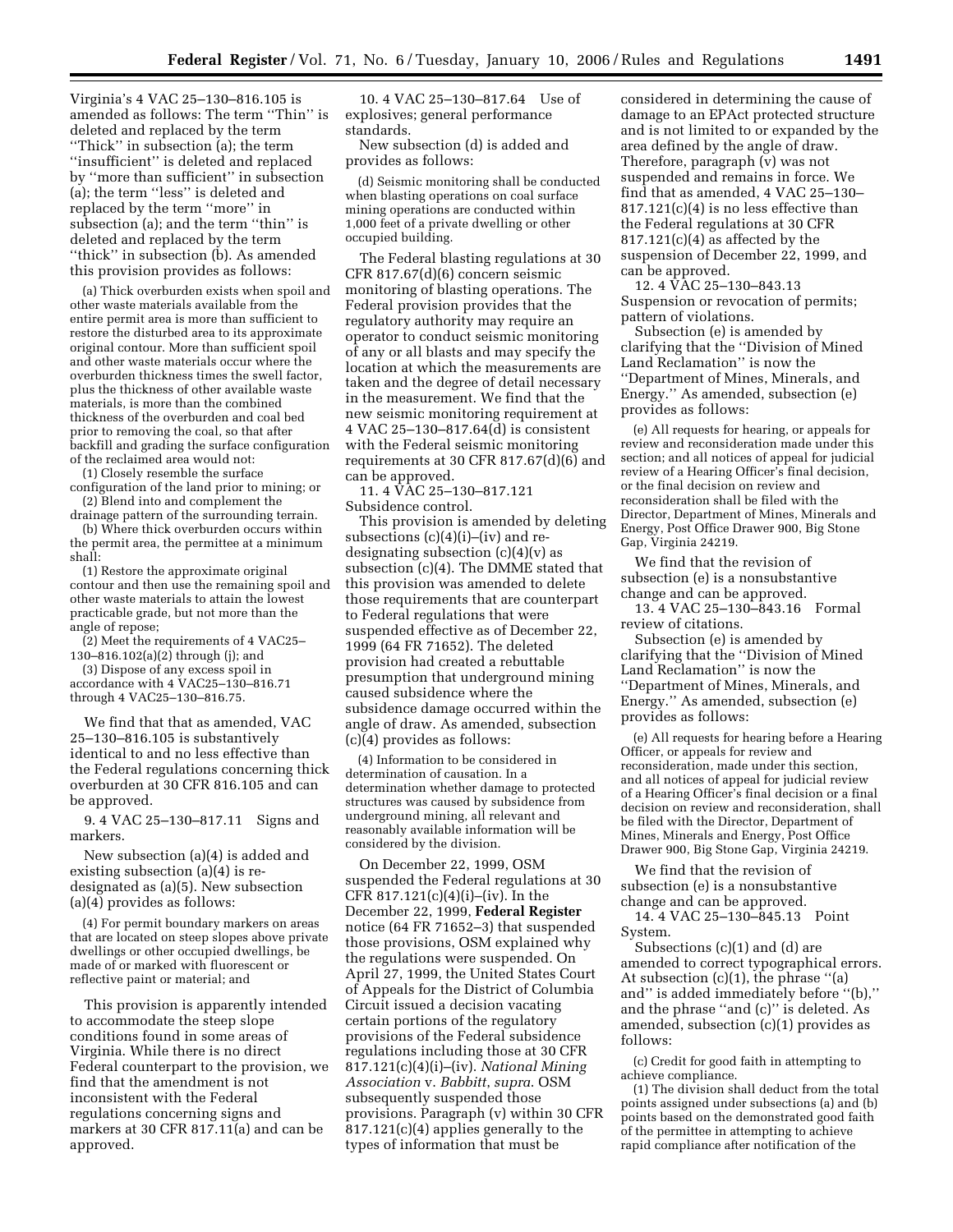violation. Points shall be deducted as follows.

In the Virginia program, point assignments are located at 4 VAC 25– 130–845.13(a) and (b). We find that the revisions to subsections (c)(1) appropriately correct the inadvertent reference to subsection (c). Therefore, we are approving these revisions.

Subsection (d) is amended by adding ''(a),'' immediately before ''(b);'' adding ''and'' immediately following ''(b),'' and deleting ''and (d)'' immediately following (c). As amended, the language of subsection (d) provides as follows:

(d) Determination of base penalty.

The division shall determine the base amount of any civil penalty by converting the total number of points calculated under subsections (a),  $(b)$ , and  $(c)$ , of this section to a dollar amount, according to the following schedule.

In the Virginia program, point calculations are determined under 4 VAC 25–130–845.13(a), (b), and (c). We find that the revisions to subsection (d) appropriately correct the inadvertent reference to subsection (d) and can be approved.

Subsection (e), concerning credit and additional penalties for previous history is amended at (e)(1) by adding the words ''[e]xcept for a violation that resulted in personal injury or fatality to any person.'' As amended, subsection (e)(1) provides as follows:

(1) Except for a violation that resulted in personal injury or fatality to any person, the division shall reduce the base penalty determined under subsection (d) by 10% if the permittee has had no violations cited by the division within the preceding 12-month period.

The State has amended this existing provision concerning reduction of the base penalty if the permittee has no violations cited within the preceding 12-month period by adding an exception to the penalty reduction. While there is no direct counterpart to the language, we find that the amendment does not render 4 VAC 25– 130–845.13(e) inconsistent with the Federal regulations pertaining to civil penalties at 30 CFR part 845 and can be approved.

Subsection (f), concerning maximum penalty which the division may assess, is amended by adding the words ''except that if the violation resulted in a personal injury or fatality to any person, then the civil penalty determined under subsection (d) shall be multiplied by a factor of twenty (20), not to exceed \$70,000.'' As amended, subsection (f) provides as follows:

(f) The maximum penalty which the division may assess under this section for

each cessation order or notice of violation shall be \$5,000, except that if the violation resulted in a personal injury or fatality to any person, then the civil penalty determined under subsection (d) shall be multiplied by a factor of twenty (20), not to exceed \$70,000. As provided in 4 VAC25–130–845.15, each day of continuing violation may be deemed a separate violation for the purpose of assessing penalties.

The State has amended the existing provision concerning the maximum civil penalty that may be assessed, by adding an exception to the maximum penalty limit based on whether the violation resulted in a personal injury or fatality to any person. This provision is more stringent than the Federal regulations. However, SMCRA section 505(b) provides that any provision of State law or regulation which provides for more stringent land use and environmental controls and regulations than do SMCRA or the implementing regulations shall not be construed as inconsistent with SMCRA. Therefore, we are approving this revision.

15. 4 VAC 25–130–845.15 Assessment of separate violations for each day.

Subsection (a) is amended in the last sentence by adding the words ''or more'' immediately following the words ''a penalty of \$5,000.'' As amended, subsection (a) provides as follows:

(a) The division may assess separately a civil penalty for each day from the date of issuance of the notice of violation or cessation order to the date set for abatement of the violation. In determining whether to make such an assessment, the division shall consider the factors listed in 4 VAC 25–130– 845.13 and may consider the extent to which the person to whom the notice or order was issued gained any economic benefit as a result of a failure to comply. For any violation which continues for two or more days and which has been assigned a penalty of \$5,000 or more under 4 VAC25–130– 845.13, the division shall assess a penalty for a minimum of two separate days.

We find that as amended, 4 VAC 25– 130–845.15(a) does not render the Virginia program inconsistent with the Federal regulations at 30 CFR 845.15(a) concerning the assessment of separate violations for each day and can be approved.

16. 4 VAC 25–130–845.19 Request for hearing.

New subsection (d) is added to provide as follows:

All requests for hearing or appeals for review and reconsideration made under this section shall be filed with the Director, Department of Mines, Minerals and Energy, Post Office Drawer 900, Big Stone Gap, Virginia 24219.

We find that the amendment is consistent with the counterpart Federal regulations at 30 CFR 845.19 concerning request for a hearing and can be approved.

17. 4 VAC 25–130–846.14 Amount of the individual civil penalty.

Subsection (b) is amended in the first sentence by adding new language concerning an exception to the maximum penalty. As amended, subsection (b) provides as follows:

(b) The penalty shall not exceed \$5,000 for each violation, except that if the violation resulted in a personal injury or fatality to any person, then the civil penalty determined under 4 VAC25-130- $\frac{1}{6}$ 45.13(d) shall be multiplied by a factor of twenty (20), not to exceed \$70,000. Each day of a continuing violation may be deemed a separate violation and the division may assess a separate individual civil penalty for each day the violation, failure or refusal continues, from the date of service of the underlying notice of violation, cessation order or other order incorporated in a final decision issued by the Director, until abatement or compliance is achieved.

This provision is more stringent than the Federal regulations. However, SMCRA section 505(b) provides that any provision of State law or regulation which provides for more stringent land use and environmental controls and regulations than do SMCRA or the implementing regulations shall not be construed as inconsistent with SMCRA. Therefore, we are approving this revision.

## **IV. Summary and Disposition of Comments**

### *Public Comments*

We asked for public comments on the amendment (Administrative Record Number VA–1053), but did not receive any.

#### *Federal Agency Comments*

Under 30 CFR 732.17(h)(11)(i) and section 503(b) of SMCRA, on May 12, 2005, we requested comments on the amendments from various Federal agencies with an actual or potential interest in the Virginia program (Administrative Record Number VA– 1049). By letter dated May 27, 2005, the U.S. Department of Labor, Mine Safety and Health Administration (MSHA) responded and stated that it found no conflict with MSHA rules and regulations (Administrative Record Number VA–1050). By letter dated June 6, 2005, the United States Department of the Interior, Bureau of Land Management responded and stated that the amendment meets their requirements under 43 CFR 3400 and SMCRA Sec. 522 (Administrative Record Number VA–1051).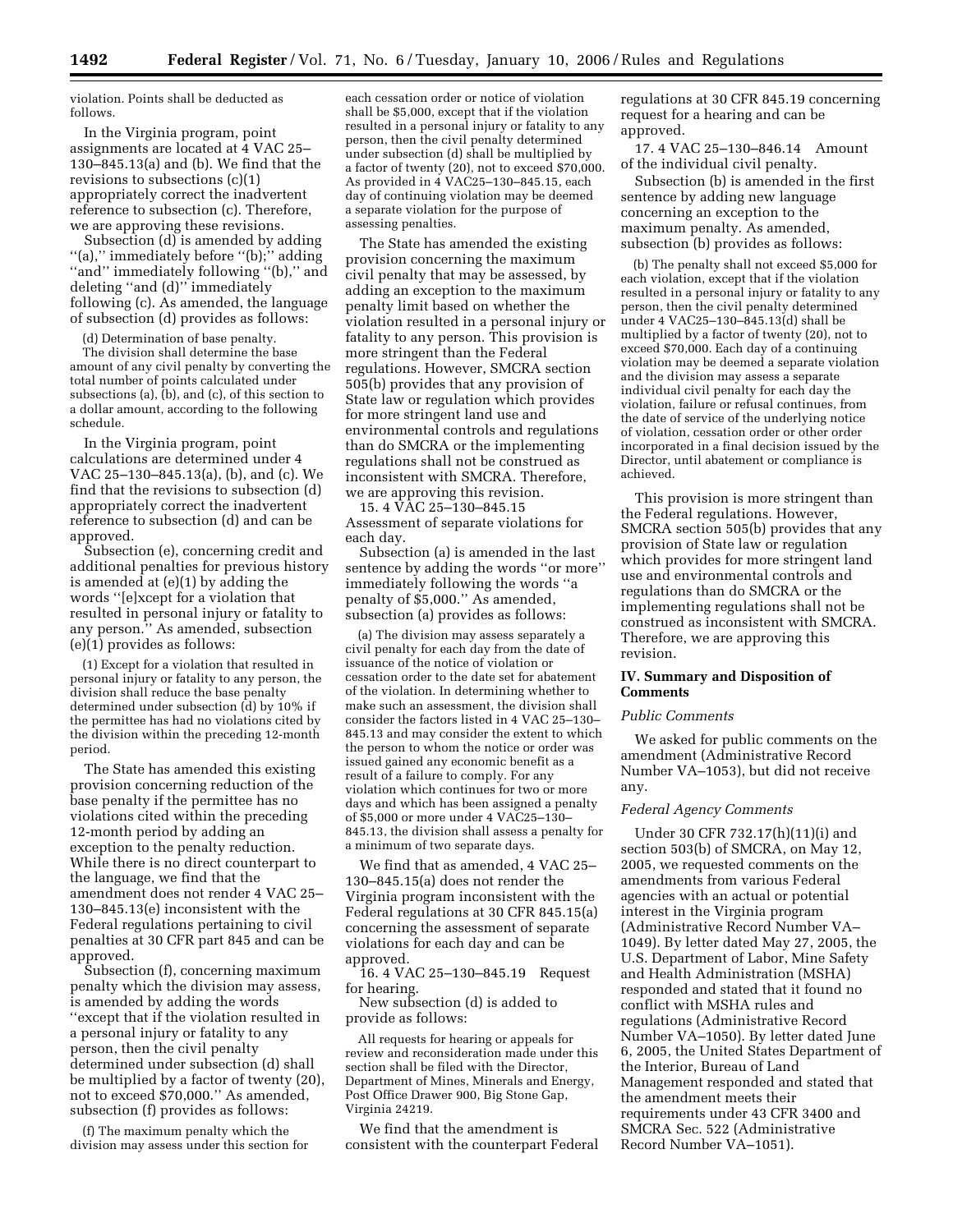## *Environmental Protection Agency (EPA) Concurrence and Comments*

Under 30 CFR 732.17(h)(11)(ii), we are required to get a written concurrence from EPA for those provisions of the program amendment that relate to air or water quality standards issued under the authority of the Clean Water Act (33 U.S.C. 1251 *et seq.*) or the Clean Air Act (42 U.S.C. 7401 *et seq.*). None of the revisions that Virginia proposed to make in this amendment pertain to air or water quality standards. Therefore, we did not ask EPA to concur on the amendment.

Under 30 CFR 732.17(h)(11)(i), we requested comments on the amendment from EPA (Administrative Record Number WV–1049). The EPA responded by letter dated June 20, 2005 (Administrative Record Number VA– 1052), and stated that there are no apparent inconsistencies with the Clean Water Act or other statutes or regulations under EPA's jurisdiction. EPA offered no other comments.

# **V. OSM's Decision**

Based on the above findings, we are approving the amendment sent to us by Virginia on May 9, 2005, and as amended on November 14, 2005, and December 1, 2005. To implement this decision, we are amending the Federal regulations at 30 CFR part 946, which codify decisions concerning the Virginia program. We find that good cause exists under 5 U.S.C. 553(d)(3) to make this final rule effective immediately. Section 503(a) of SMCRA requires that the State's program demonstrate that the State has the capability of carrying out the provisions of the Act and meeting its purposes. Making this regulation effective immediately will expedite that process. SMCRA requires consistency of State and Federal standards.

### **VI. Procedural Determinations**

### *Executive Order 12630—Takings*

The provisions in the rule based on counterpart Federal regulations do not have takings implications. This determination is based on the analysis performed for the counterpart Federal regulations. The revisions made at the initiative of the State that do not have Federal counterparts have also been reviewed and a determination made that they do not have takings implications. This determination is based on the fact that the provisions are administrative and procedural in nature and are not expected to have a substantive effect on the regulated industry.

# *Executive Order 12866—Regulatory Planning and Review*

This rule is exempt from review by the Office of Management and Budget under Executive Order 12866.

## *Executive Order 12988—Civil Justice Reform*

The Department of the Interior has conducted the reviews required by section 3 of Executive Order 12988 and has determined that this rule meets the applicable standards of subsections (a) and (b) of that section. However, these standards are not applicable to the actual language of State regulatory programs and program amendments because each program is drafted and promulgated by a specific State, not by OSM. Under sections 503 and 505 of SMCRA (30 U.S.C. 1253 and 1255) and the Federal regulations at 30 CFR 730.11, 732.15, and 732.17(h)(10), decisions on proposed State regulatory programs and program amendments submitted by the States must be based solely on a determination of whether the submittal is consistent with SMCRA and its implementing Federal regulations and whether the other requirements of 30 CFR parts 730, 731, and 732 have been met.

# *Executive Order 13132—Federalism*

This rule does not have Federalism implications. SMCRA delineates the roles of the Federal and State governments with regard to the regulation of surface coal mining and reclamation operations. One of the purposes of SMCRA is to ''establish a nationwide program to protect society and the environment from the adverse effects of surface coal mining operations.'' Section 503(a)(1) of SMCRA requires that State laws regulating surface coal mining and reclamation operations be ''in accordance with'' the requirements of SMCRA, and section 503(a)(7) requires that State programs contain rules and regulations ''consistent with'' regulations issued by the Secretary pursuant to SMCRA.

# *Executive Order 13175—Consultation and Coordination With Indian Tribal*

## *Governments*

In accordance with Executive Order 13175, we have evaluated the potential effects of this rule on Federallyrecognized Indian tribes and have determined that the rule does not have substantial direct effects on one or more Indian tribes, on the relationship between the Federal Government and Indian tribes, or on the distribution of power and responsibilities between the

Federal Government and Indian tribes. The basis for this determination is that our decision is on a State regulatory program and does not involve Federal regulations involving Indian lands.

## *Executive Order 13211—Regulations That Significantly Affect the Supply, Distribution, Or Use Of Energy*

On May 18, 2001, the President issued Executive Order 13211 which requires agencies to prepare a Statement of Energy Effects for a rule that is (1) considered significant under Executive Order 12866, and (2) likely to have a significant adverse effect on the supply, distribution, or use of energy. Because this rule is exempt from review under Executive Order 12866 and is not expected to have a significant adverse effect on the supply, distribution, or use of energy, a Statement of Energy Effects is not required.

#### *National Environmental Policy Act*

This rule does not require an environmental impact statement because section 702(d) of SMCRA (30 U.S.C. 1292(d)) provides that agency decisions on proposed State regulatory program provisions do not constitute major Federal actions within the meaning of section 102(2)(C) of the National Environmental Policy Act (42 U.S.C. 4332(2)(C)).

#### *Paperwork Reduction Act*

This rule does not contain information collection requirements that require approval by OMB under the Paperwork Reduction Act (44 U.S.C. 3507 *et seq.*).

#### *Regulatory Flexibility Act*

The Department of the Interior certifies that a portion of the provisions in this rule will not have a significant economic impact on a substantial number of small entities under the Regulatory Flexibility Act (5 U.S.C. 601 *et seq.*) because they are based upon counterpart Federal regulations for which an economic analysis was prepared and certification made that such regulations would not have a significant economic effect upon a substantial number of small entities. In making the determination as to whether this rule would have a significant economic impact, the Department relied upon the data and assumptions for the counterpart Federal regulations. The Department of the Interior also certifies that the provisions in this rule that are not based upon counterpart Federal regulations will not have a significant economic impact on a substantial number of small entities under the Regulatory Flexibility Act (5 U.S.C. 601